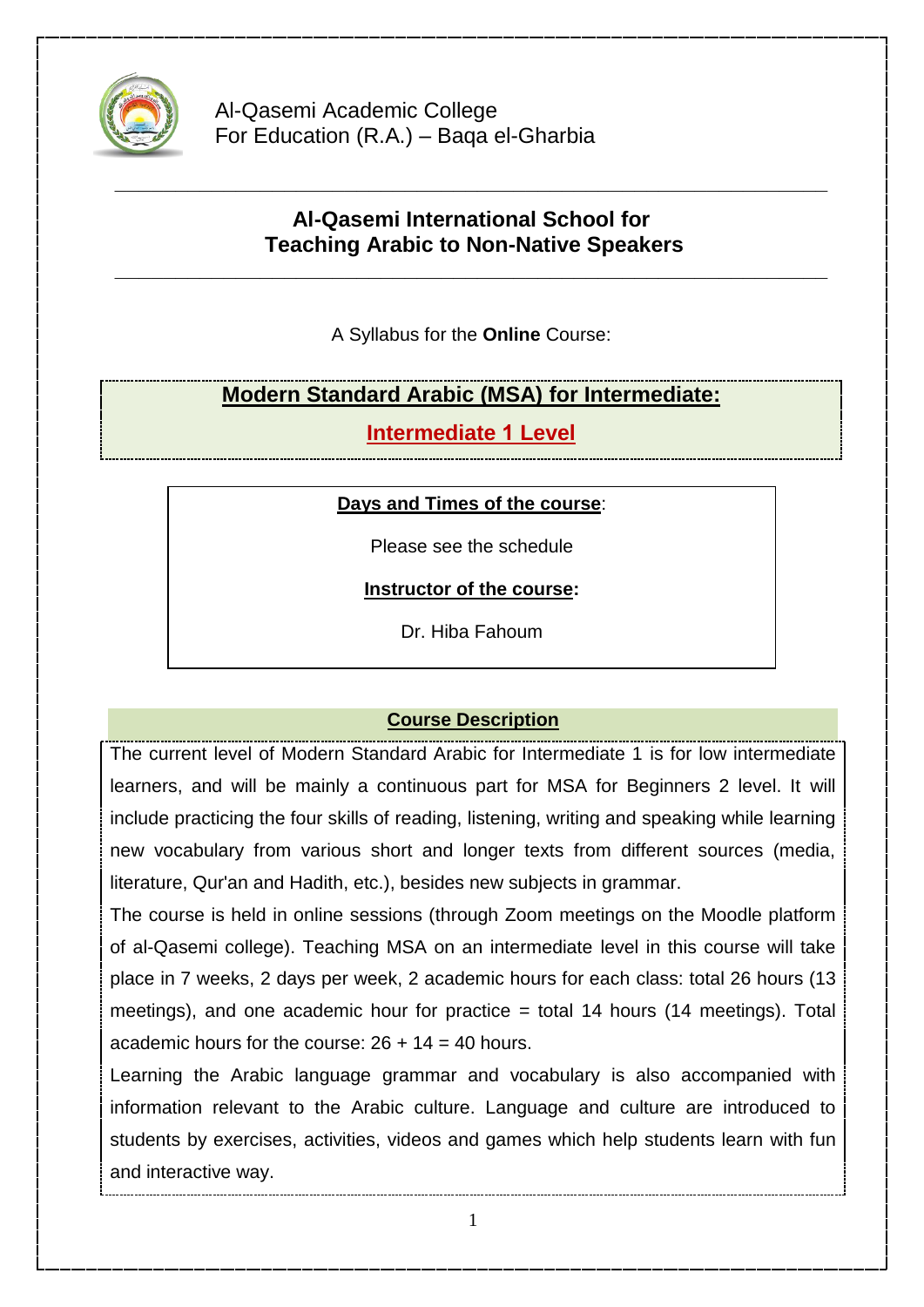#### **Course Requirements**

- Attendance of 80% of the classes (including the practice hour)
- Active participation in class activities
- Preparing for exercises and homework assignments
- Quizzes and exams

#### **Final Grade**

| Participation and attendance     | 10%        |
|----------------------------------|------------|
|                                  |            |
| Quizzes and homework assignments | <b>20%</b> |
| Midterm exam                     | 30%        |
| Final exam                       | 40%        |

#### **Goals of the Course**

Students will:

- acquire MSA skills for low intermediate level in terms of vocabulary and new grammatical subjects.
- practice the 4 skills of the language MSA on an intermediate level:
	- a- reading b- writing c- listening d- speaking.
- be acquainted with short and longer texts from varied fields (media and news, literature, Qur'an and Hadith, etc.) related to the Arabic culture and other different topics too.
- interact with their classmates and write short texts using the grammar and vocabulary learned in class.

#### **Course Materials**

The course materials will be available on Moodle. Details about using the Moodle platform will be provided before the course starts). The materials are prepared and collected by the lecturer who uploads them for each meeting.